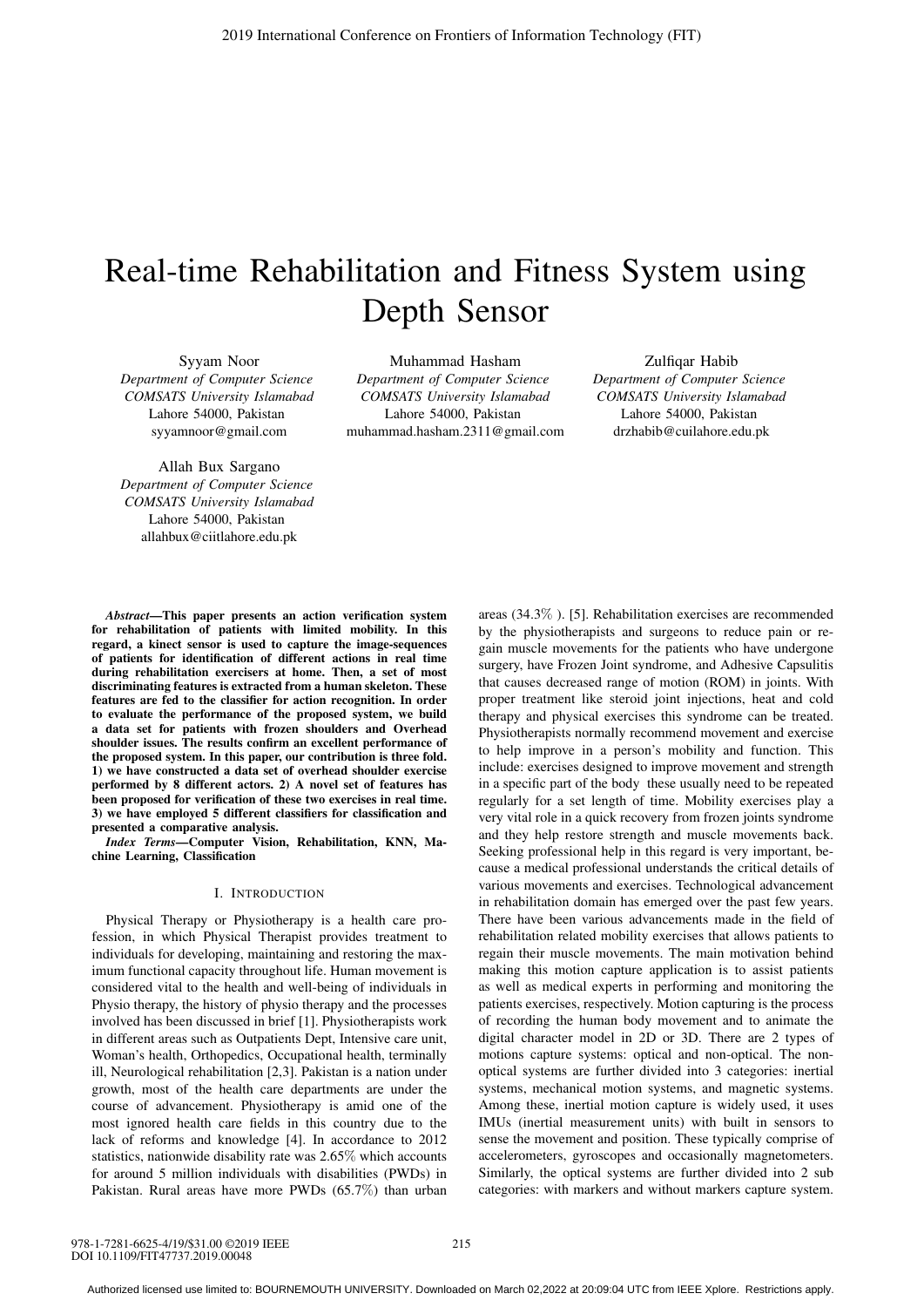Optical motion capture demands different cameras placed around the object, and reflective sensors are placed on the object at the main points of concern. The sensor throws an infrared light that is reflected off of the reflective sensors. The reflected beams are then perceived by the motion capture camera. More than one camera makes a 3D model of that respective object. Thus, more cameras mean better outcome. The marker less capture method is currently being widely used for motion capture in the area of computer vision. The main advantage of using Marker less systems is that you do not require objects to wear special equipment for tracking. A Kinect sensor is great example of marker less capture system. Microsoft Kinect Sensor, has been widely used in various applications of computer vision. Comparing to other marker less capture system, Kinect uses a comparatively cheaper IR RGB-D sensor to get the real-time depth information of the environment. Essentially, it operates just like any other 3D structured-light depth sensor, and 3D coordinates of an object in the environment. Kinect sensor was initially made for video games for X-Box gaming console by Microsoft, the technology has become so popular among computer scientists that people have started using it widely for different fields of studies, such as object reconstruction [6] or augmented reality applications [7]. The kinect sensor helps in getting the coordinates of joints in a human skeleton. That is the reason why we have opted kinect device for our experimentation. There are other rehabilitation systems as well, but they require markers and sensor gloves for data acquisition that adds up to cognitive load of patient and extra burden [8]. Kinects camera detects 25 points *figure 2* on body without the need to wear any physical devices e.g sensors, electronic gloves, physical markers or any other hardware. As far as the precision is concerned, its accuracy matches shoulder to shoulder with the above mentioned techniques, not only it removes hurdles in treatment by adding real-time interaction with the system but also reduces the cost associates to traditional rehabilitation. There has been some work done in dealing with the fitness/health related issues with the help of technology, for example: Taichi and karate [9], dancing actions (k-pop) [10], sports actions (cricket, baseball, tennis etc.) [11], and dance learning [12], but nobody has yet performed the validation of mobility exercises required by patients with frozen joint syndrome. Moreover, our interface will consist of a single motion capture camera, where most of the previous work done related to this field has been carried out using multiple depth sensors.

Another way to solve this problem is to call a home therapist, but again apparently it is also not financially feasible [13]. A better solution which people can think of is the process of tele-rehabilitation, in which patient can receive rehabilitation services over internet and telecommunication network. With this approach, patients can follow and act upon the instructions from remote rehabilitation therapist or memorandums from rehabilitation centers to perform rehabilitation exercises at home on advised days. [14].

In order to accomplish this, we curated a data set to carry out our experiments. We are using eleven most discriminated features that will help us classify the correctness of the exercise. These features are then shaped into feature vectors and are fed to a various ML models for classification. We have designed a BP-Artificial neural network, and also used SVM, KNN and random forest classifiers for classifying the results. In literature, we infer that KNN model completely outperforms its counterparts. The detailed results are given in the related sections.

The remainder of this paper is organized as follows. In Section 1, we describe the proposed methodology and the process of image acquisition and feature extraction steps. In section 2, we present the description of our data set and feature selection. In Section 3, we present the description of different classification techniques that we carried out. In Section 4, we present the experimental results for baseline comparisons between different classifiers on our data set. Finally, Section 5 includes our conclusion.

#### II. PROPOSED METHODOLOGY

Our proposed methodology is based on a sequence of actions. Images of human body are acquired from Kinect. To select distinct features we use feature extraction which comes handy in calculating angles and distances between joints. The feature vector is provided to a proposed classifier. The classifier is trained before using augmented data set. This helps us to obtain classified results for exercise. The underlying block diagram (Fig 1.) shows the sequence of steps.

#### *A. Image acquisition*

The Kinect device contains two essential components that work collectively to acquire image, this includes: VGA video camera (*RGB* color), a depth sensor. The video camera detects *RGB* components as well as physical features. It has a resolution of 640x480. The depth sensor on the other hand contains a monochrome CMOS sensor and infrared projector that makes a 3D projector throughout the controlled environment. In this section, just like any vision system we will do image acquisition. Here, we describe the process of finding angles and distance between body parts that includes shoulders, wrists, spine and arm joints of the human skeleton. The angle measurement process consists of three steps. First *X*, *Y* and *Z* coordinates are obtained from human skeleton joints. Next, relative position of each coordinate of joints are obtained and dot product is calculated. Finally, vectors are formed and their magnitude is used to calculate angle. On the other hand, for distance we calculate *X*, *Y* and *Z* coordinates of joints on which we apply Euclidean distance formula. These above mentioned *X* ,*Y* and *Z* coordinates are calculated using Kinect depth sensor.

### *B. Calculation of angles*

In the first stage of angle calculation, *X*, *Y* and *Z* coordinates are calculated. The coordinates after calculation are used to calculate relative position of each joint with respect to other joints.Vectors are calculated with these coordinates.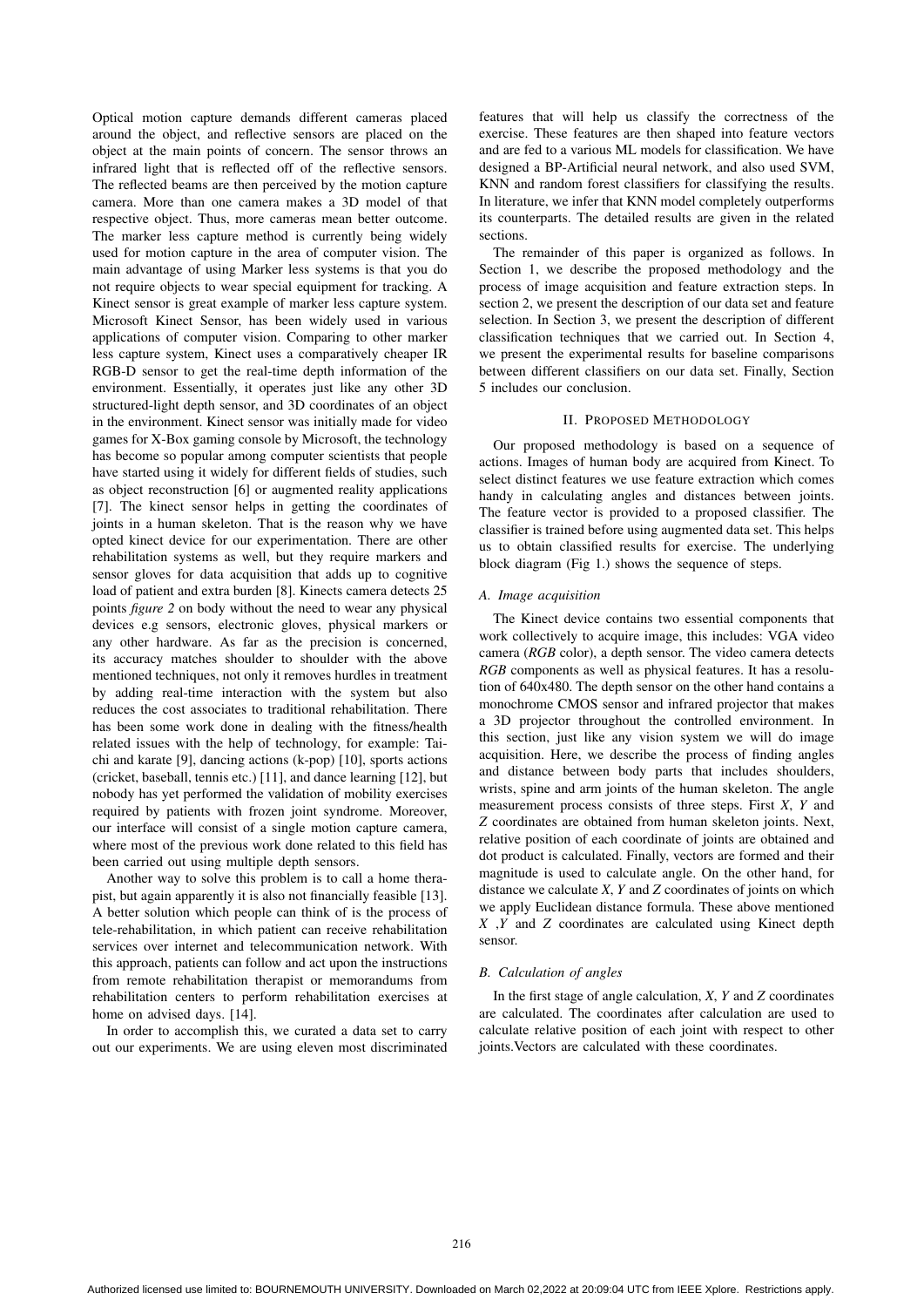

Fig. 1. Block Diagram of Real-time Rehabilitation and Fitness System

Following are the equations used for calculating angle based attributes:

$$
|X| = [(x_1 - x_2) * (x_3 - x_2)] \tag{1}
$$

$$
|Y| = [(y_1 - y_2) * (y_3 - y_2)] \tag{2}
$$

$$
|Z| = [(z_1 - z_2) * (z_3 - z_2)] \tag{3}
$$

$$
X_p = |X| + |Y| + |Z| \tag{4}
$$

$$
X_{m1} = |\sqrt{x_1^2 + y_1^2 + z_1^2}| \tag{5}
$$

$$
X_{m2} = |\sqrt{x_2^2 + y_2^2 + z_2^2}| \tag{6}
$$

$$
X_t = X_p / (X_{m1} * X_{m2})
$$
 (7)

The resultant angle we get is:

$$
X_{angle} = (180/\pi) * \arccos(X_t)
$$
 (8)

In *Equation 1 - 4* we are calculating angle between 3 points in a human body with the help of Pythagoras theorem.

The joints that are extracted from human skeleton are shown in figure 1. The dot product of magnitude of vectors is calculated to make sure angles are precise. As in *Equation 5* we use cosine function. As cosine calculates angle between adjacent side and hypotenuse as we are dealing with three

dimensional (3D) domain. The cosine formula associates all pairs of vectors in the space with the inner product of the vectors which is scalar in nature. The inner product would allow the to calculate intuitive geometrical dimensions such as the length of a vector and the angle between two vectors. It would also assistance to calculate of orthogonality between vectors (zero inner product). Angles are taken for minimum and maximum range for a specific posture.



Fig. 2. Joints detected from human skeleton by Kinect sensor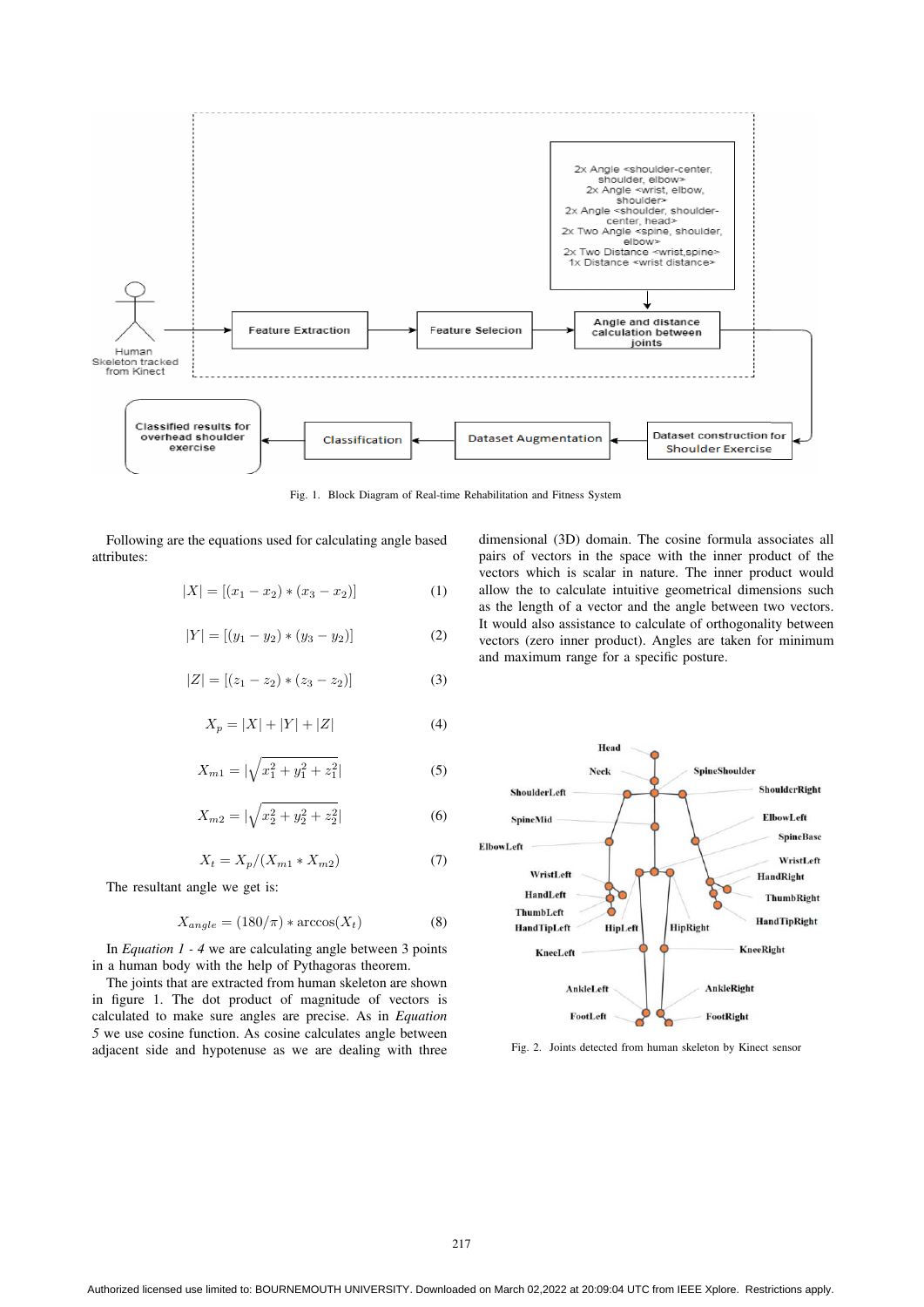

Fig. 3. 8 core angles calculated to distinguish each movement.

#### *C. Calculation of distance*

The next step includes the calculation of the distance between concerned body parts. Various distance measures are calculated from one body part to another. The incorporated Kinect sensor uses an infrared camera to produce a depth image that can be used in a controllable environment [16]. The depth image detected for calculating distance is processed from which joint data is extracted. The joints are used to calculate body proportions and in our case distance. Kinect has a field of view which is visible which is used by depth sensor which produces subsequent depth frames [17]. Each depth frame is a grid of 512424 points. With the help of calculated depth frames, a total of 25 human body joints are identified which are used to calculate the coordinates in the 3D space. Since, Cartesian coordinate system is used, every single joint has 3 values which are *X*, *Y*, and *Z*. The projection is done in a Cartesian coordinate system. The (0, 0, 0) point is the position of the sensor. Every other point is measured in terms of the position of the sensor. The first step is to obtain *X*, *Y* and *Z* coordinates from each joint that is detected by Kinect of human skeleton. The *Z* coordinate is not the linear distance between the point obtained from joint and the Kinect sensor. Apparently, it is the distance between point and the sensor. After it has been calculated the relative position of each coordinate is taken with respect to other coordinate system. Finally, Euclidean distance comes into play.

Euclidean distance between points *x* and *y*

$$
d(x,y) = \sqrt{(x_1 - y_1)^2 + (x_2 - y_2)^2 + \dots + (x_n - y_n)^2}
$$
 (9)

$$
d(x,y) = \sqrt{\sum_{i=1}^{n} (x_i - y_i)^2}
$$
 (10)

We use Euclidean distance to calculate distance of one body part relative to another. Euclidean distance is preferred in this scenario because it remains same in all directions and is rotation variant [18]. The illustrated figure 2 shows the distance being calculated.

## III. DESCRIPTION OF DATA SET

The data set was curated of different postures related to frozen shoulder exercise. For diversification, various people with different physical anatomy participated to prepare the data-set. The dataset consists of 1500 training instances, the extra data-points are imputed by the data augmentation algorithm (GAN), given some of the features, they predict the rest, the data-set augmentation has been described in the next subsection. The data set is further divided into train, test dataset with a 70-30 ratio, respectively. There is a balanced amount of positive and negative instances i.e. 51 percent correct and 49 percent incorrect. The data-set consists of total 11 distinct attributes of angles and distance measures. There are eight angle measurement attributes and three distance measurement attributes representing important motion features from a set of markers in each frame. These 8 core angle attributes and 2 distance attribute can be reduced to 4 and 1 respectively by using dimensionality reduction algorithm (PCA+LDA) but that's not the main focus of the experiment at the moment so we can leave it for later. Thus, it reduces the risk of over fitting and decreases computational complexity [19]. The values of angle-based attributes are in degrees and the distances are in meters that our Kinect sensor provides. Each training instance has a correct label attribute, which is a binary valued attribute that depicts whether the exercise being performed is correct or not. The angles and distances used are highlighted in *figure 3*.

The attributes of data set as highlighted in figure 3 are mentioned as follows:

- Two Angles  $\lt$  shoulder-center, shoulder, elbow  $>$
- Two Angles  $\lt$  wrist, elbow, shoulder  $>$
- Two Angles < shoulder, shoulder-center, head >
- Two Angles  $\lt$  spine, shoulder, elbow  $>$
- Two Distances  $\langle$  wrist, spine  $\rangle$
- One Distance  $\langle$  wrist distance  $\rangle$

#### *A. Data set Augmentation*

Generative Adversarial Networks or GANs are one of the most fascinating areas in deep learning research and development due to their unbelievable ability to generate artificial results, specially while augmenting training data [20]. In this experiment, we have used GAN to build synthetic training data points as our data set is very small and learning from small data is a major issue in Deep Learning. One of the first questions we have with this approach is the association between the initial data set size and the number of synthetic data points that the GAN adds to the data set. We have 1650 real data points that we manually observed from people of different shapes and sizes, we used GAN to extend the data points to 5000. We can generate even more if we mix up the classic data augmentation methods with GAN data augmentation. We can use these hybrid methods to produce a larger data set. We deployed the GAN to produce 3500 more instances. Now we can deploy translational shifts on all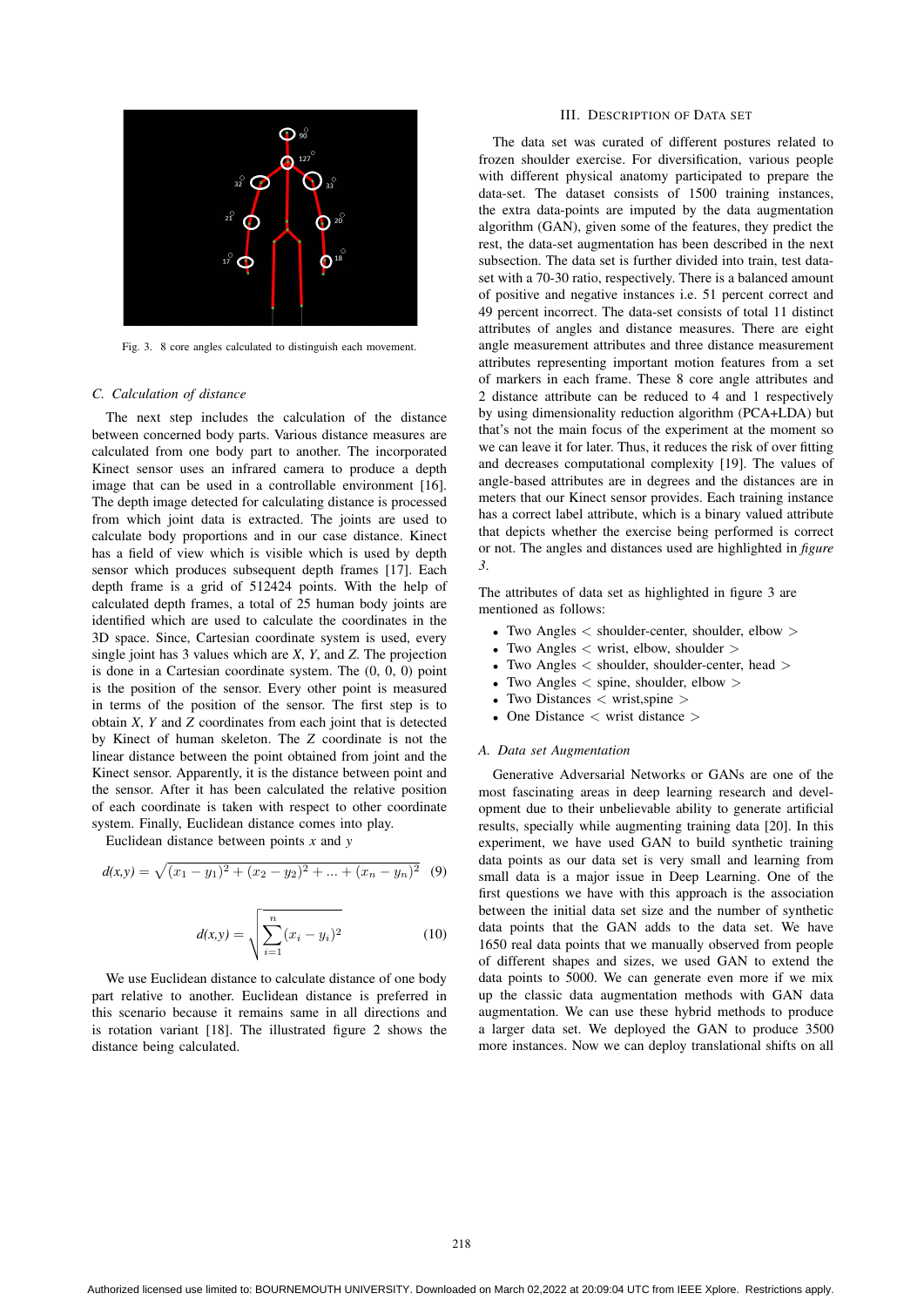| Model               | Accuracy |
|---------------------|----------|
| <b>KNN</b>          | 0.86     |
| <b>SVM</b>          | 0.85     |
| Logistic regression | 0.84     |
| LinearSVC           | 0.73     |
| <b>BP-ANN</b>       | 0.81     |
| TABLE I             |          |

COMPARISON OF ACCURACY SCORES

instances, (including those generated by GANs), and increase our data set by three times.

### *B. Significance of using more angle-based attributes*

The data set consists of 8 angle-based attributes out of 11 input attributes that constitutes in discriminating the correct from incorrect posture. Each angle is calculated from body joints that are extracted by Kinects depth sensor. The reason behind using more angles-based attributes than distance-based attributes is because angles because angles between body joints are independent of human body physique. Angle measurements would remain consistent irrespective of individual on the other hand the distance may vary between body joints as the height of patient's body will not always the same. This gives an added advantage and also justifies the reason of using more angle-based attributes in our data set. The 3 distance-based attributes that we are using are the most important ones as they count the most in overhead shoulder exercise and are almost consistent for every person.

#### IV. COMPARISON AND EXPERIMENTATION RESULTS

We carried out the classification on the dataset using different techniques, such as KNN, SVM and BP-ANN. The experimental results revealed that the KNN gave the best results with high accuracy. Among conventional methods for classification of our overhead shoulder exercise, such as SVM, Logistic regression, LinearSVC and KNN, the KNN worked the best with 86 percent accuracy. BP-ANN had a relatively lesser accuracy score, the reason being is that we dont have much data and according to research if we have small learning data we should always go for traditional learning algorithms such as: SVM, KNN etc. The table compares the results. As listed in Table 1, the proposed method generally led to better classification results than its counterparts alone.

A detailed comparison is shown is *Table.1*. Which compares classifiers and its counterparts along-with BP-ANN.

#### *A. Description of used classification techniques*

We used *KNN*, *SVM*, *Logistic Regression*, *LinearSVC*, *Random Forest* and *BP-ANN* to compare evaluation results.

*1) KNN:* KNN is based on nearest neighbour in the vicinity. We calculated the value of K from 1 to 20, to check at which value of K do we obtain the best results. When K=6 the prediction results are most accurate. For KNN the range of K was altered from 1 to 20, the results can be seen in *figure 4*. We chose k=6 for our experiment as low value of k produce

model of low bias, high variance and high value of k produce a model of high bias and low variance best model is found in the middle. We are getting 86 percent accuracy and Average precision-recall score of 0.76.



Fig. 4. Accuracy score for different values of K

*2) SVM:* SVM considers the outliers or the data points that are closest to the opposing class. When we used our data set on this classifier, the results were not significantly changes. The accuracy and average precision recall scores were almost similar to that of KNN's.

*3) Logistic Regression:* Logisitic Regression gave no more significant results or dropped accuracy. The results were almost same.

*4) LinearSVC:* LinearSVC however performed somewhat differently, the tolerance was kept 1e-4. The accuracy was dropped to 80 percent.

*5) Random Forest:* Random Forest which is based on decision trees gave results similar to that of KNN and SVM.

*6) BP-ANN:* Apart from the above mentioned classifiers, we evaluated BP-ANN on our data set as well. We made a multi-layer perceptron, with 11 feature input going into a 32-unit input layer and an output layer with "Sigmoid" as an activation function because it works well on binary classification problems. The model was trained with 15 epochs having batch size of 32. A pictorial representation of our back propagated neural network is also shown in *figure 5*.

#### V. CONCLUSIONS

We used Kinect to collect information of human skeleton joints. We compared different conventional methods and a BP-ANN for classification of our overhead shoulder exercise, such as SVM, RFCr, LR, LinearSVC and KNN, out of which the KNN and RFC gave the best results. The experimental results confirmed that our unique feature selection, selected features and our classifiers were able to classify the overhead shoulder exercise successfully. We got the highest accuracy on KNN (86 percent), the reason we got highest accuracy on KNN is because of the simplicity of our data set, if we get a large enough data set we can use BP-ANN. The positive results indicate that with a little bit alteration in the data set can help various applications of this kind, such as dance training